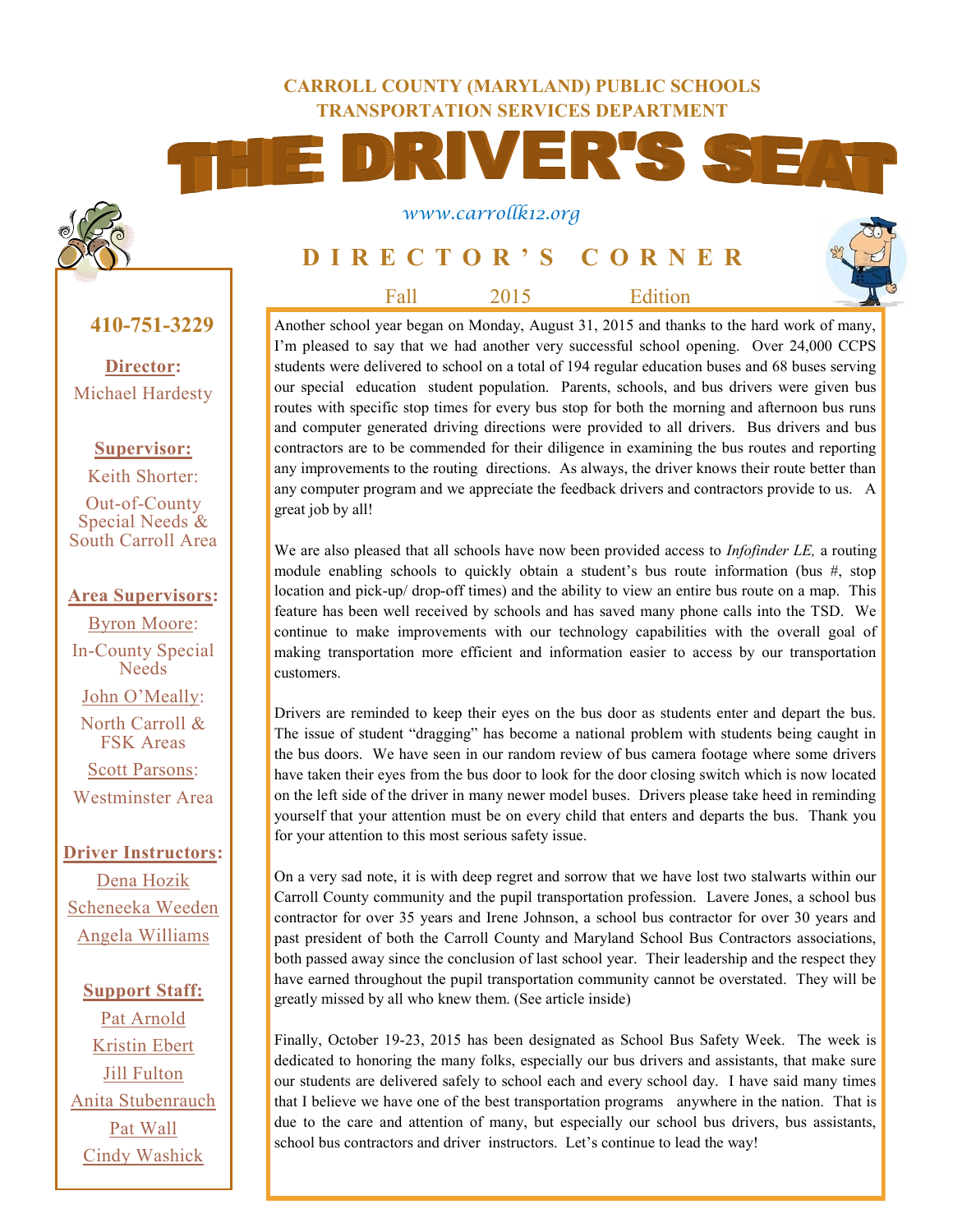# Fall 2015 Edition

## **DRIVER TRAINING DEPARTMENT**

**The Air Door Knob**: If the placement of your air door knob is to your left, please force yourself to check for passengers before opening and closing the door prior to moving the bus.

**Making Left Turns**: The bus should be in the farthest right hand lane when making a left turn. This applies to all buses; special needs and regular buses.

**Mirrors:** Mirror grids are at all high schools. Please use these mirror grids to adjust your mirrors. You must have mirrors adjusted properly to drive a school bus safely. Always check your mirrors before you leave the bus lot.

#### **CONTRACTOR- PROVIDED BUS CELL PHONES**

CONTRACTOR PROVIDED BUS CELL PHONES play an important role in ensuring the safety of our students. They are used by drivers to communicate with the CCPS Transportation office, contractors, schools, and families (in the case of our special needs population.) Calls should **never** be taken or made while driving. If a call comes in, pull off the roadway before checking your phone and returning the call.

#### **CONTRACTOR—PROVIDED**

## **PRE-TRIP BUS CELL PHONE CHECKLIST**



*Tell me and I forget. Teach me and I remember. Involve me and I learn. [Benjamin Franklin](http://www.brainyquote.com/quotes/authors/b/benjamin_franklin.html)*

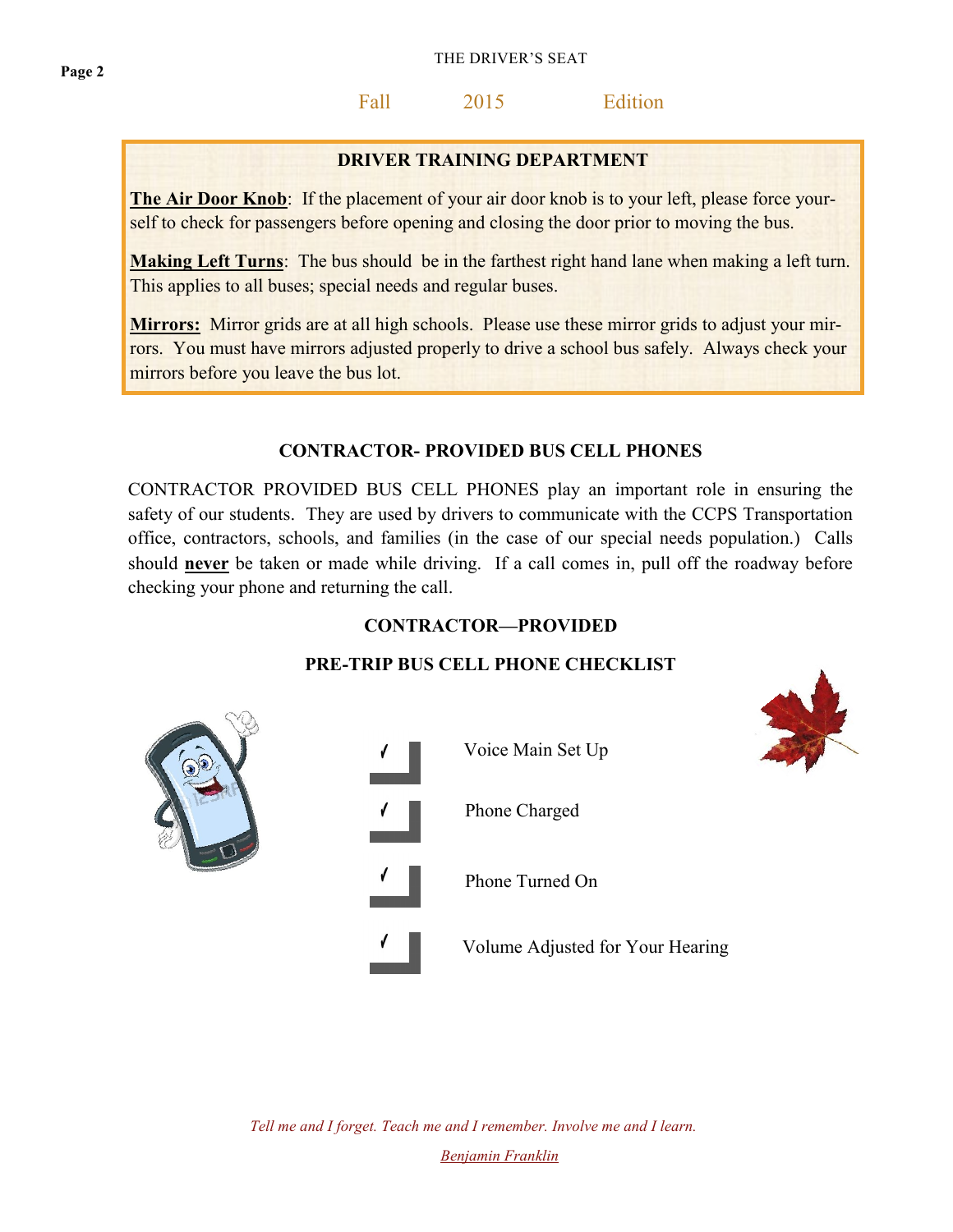Fall 2015 Edition



## **SPECIAL NEEDS TRANSPORTATION**

# **QUESTIONS AND ANSWERS:**

As we start to settle into the new 2015-16 school year , routines and schedules begin to take shape for the drivers and assistants. Conversely, for the students and families of our special needs population, there may still be some "bumps in the road". Mornings for many of our special needs families are filled with unique situations that many regular ed families do not face. Many of our parents are feeding, dressing and toileting their child along with other responsibilities for additional family members. Sometimes this may lead to a special needs student not quite ready for the bus. The important factor for our drivers is being timely and patient. If a student is consistently not ready, please contact the Transportation office and we will work with the school and the family. Most of our special needs families do an excellent job preparing their children to board the bus in a timely manner.

- Q: What should the driver do when picking up a special needs student if the student is not at the bus stop:
- A. The correct procedural maneuver is as follows:
	- Activate amber lights,
	- Activate reds,
	- Look to see if there is any student coming to the stop, or possibly movement associated with the student from inside the home,
	- If no one is seen at bus stop or if there is no movement viewed inside the home, record the time and proceed to next stop.
	- Report the vacant stop to the school along with the stop time.

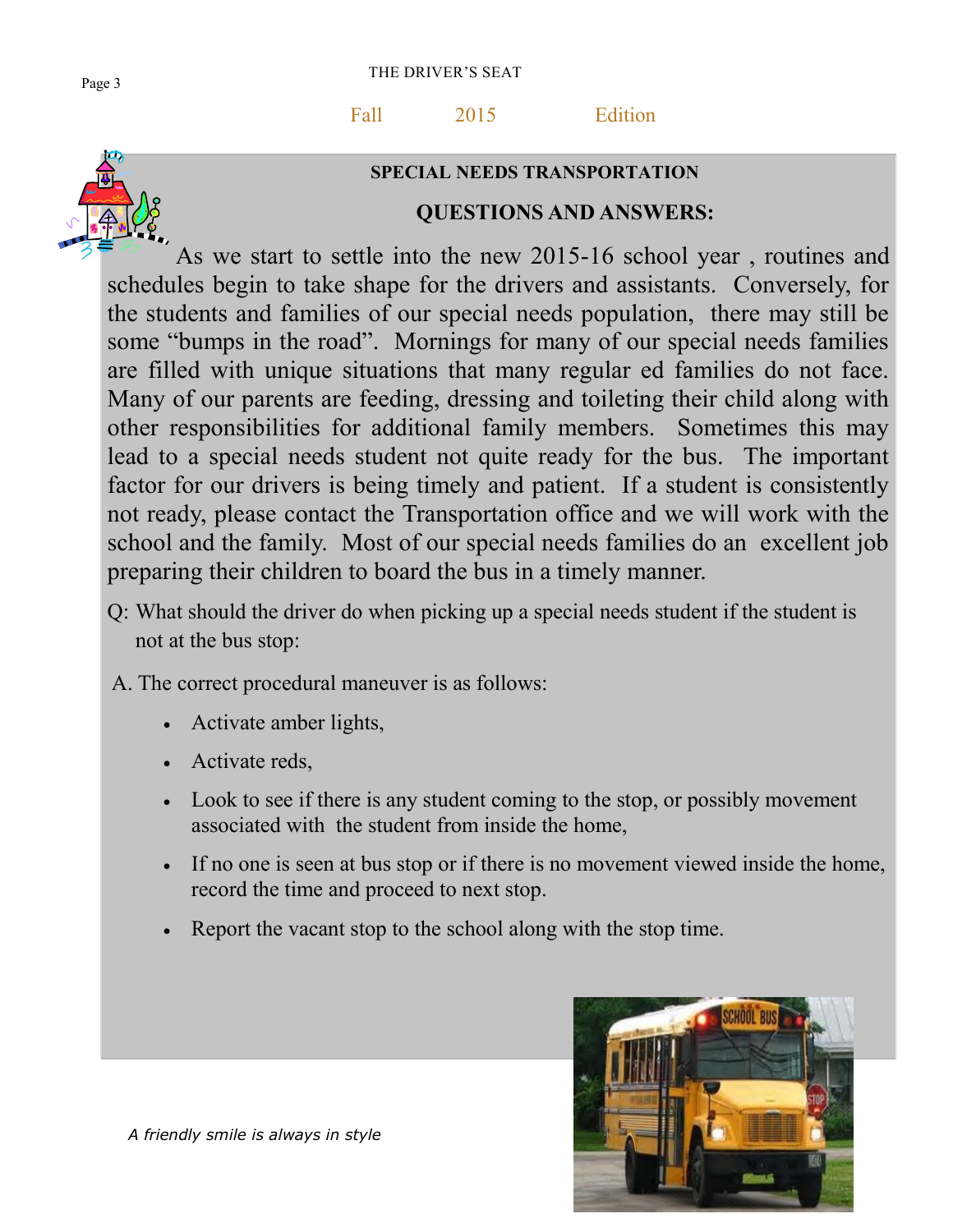

# *In Sympathy*

*Everyone in the Transportation Services Department would like to express our deepest sympathies to the family and friends of Lavere Jones. Lavere started in the bus business in 1973 with one school bus and grew his fleet to seven at the time of his retirement in June of 2015. Lavere enjoyed the many friendships that he made through the years with other bus contractors and drivers. He was devoted to his employees, two of which were with him for over 20 years. Lavere retired after 42 years of service with plans of travel. He passed away a month later while on a river boat cruise in Missouri.* 

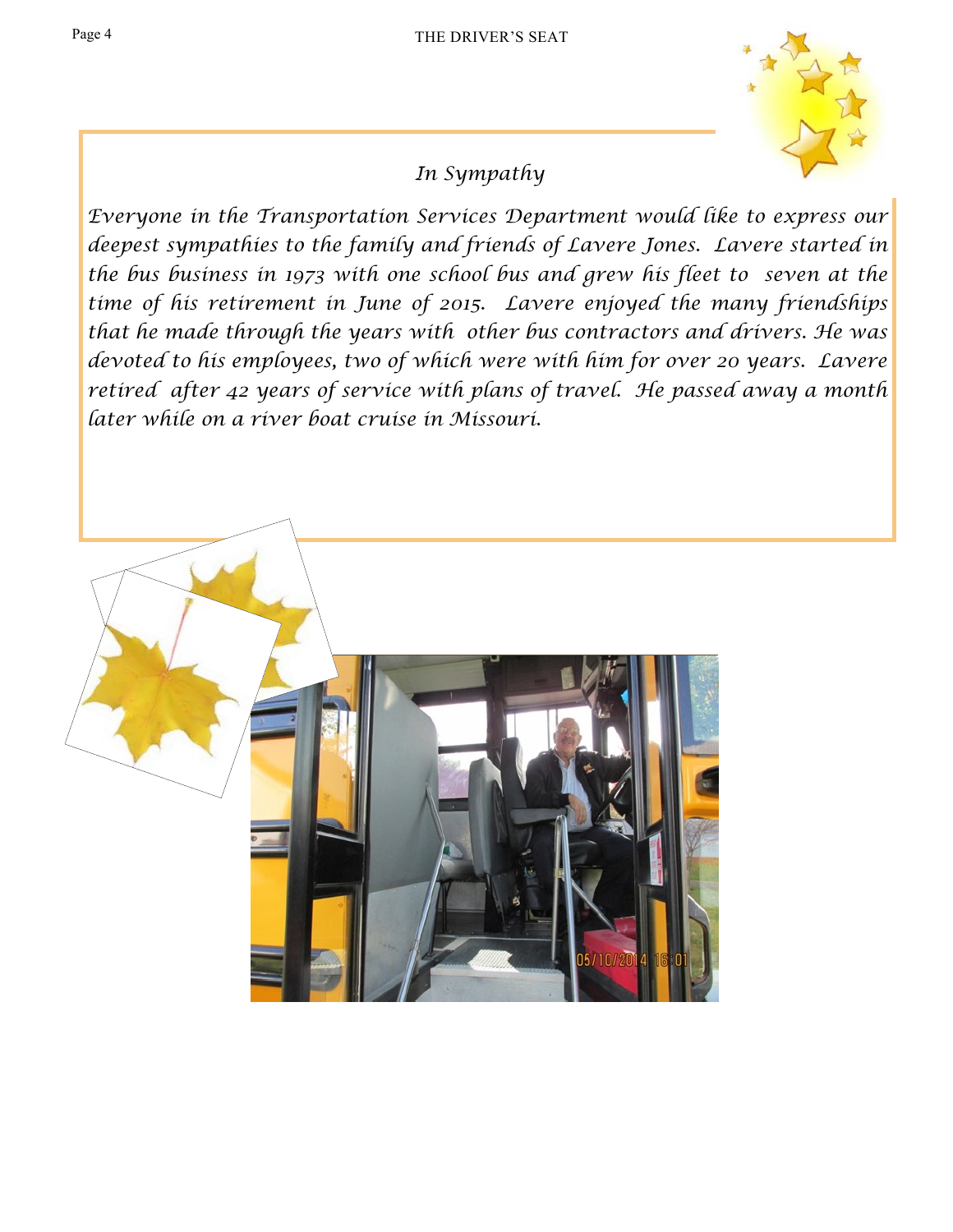

*Everyone in the Transportation Services Department would like to express our deepest sympathies to the family and friends of Irene B. Johnson. Irene has been either a driver or contractor for Carroll County Public Schools since 1965, a period of 50 years. In addition, Irene was a long-serving memper of both the State Contractors and the Carroll County Contractors Associations. She served as a multiple-term president for both entities. Irene's support for the pupil transportation profession will be greatly missed.* 





*CCPS Transportation Services Director, Mike Hardesty, presented Irene Johnson with a plaque in commemoration of her 75th birthday*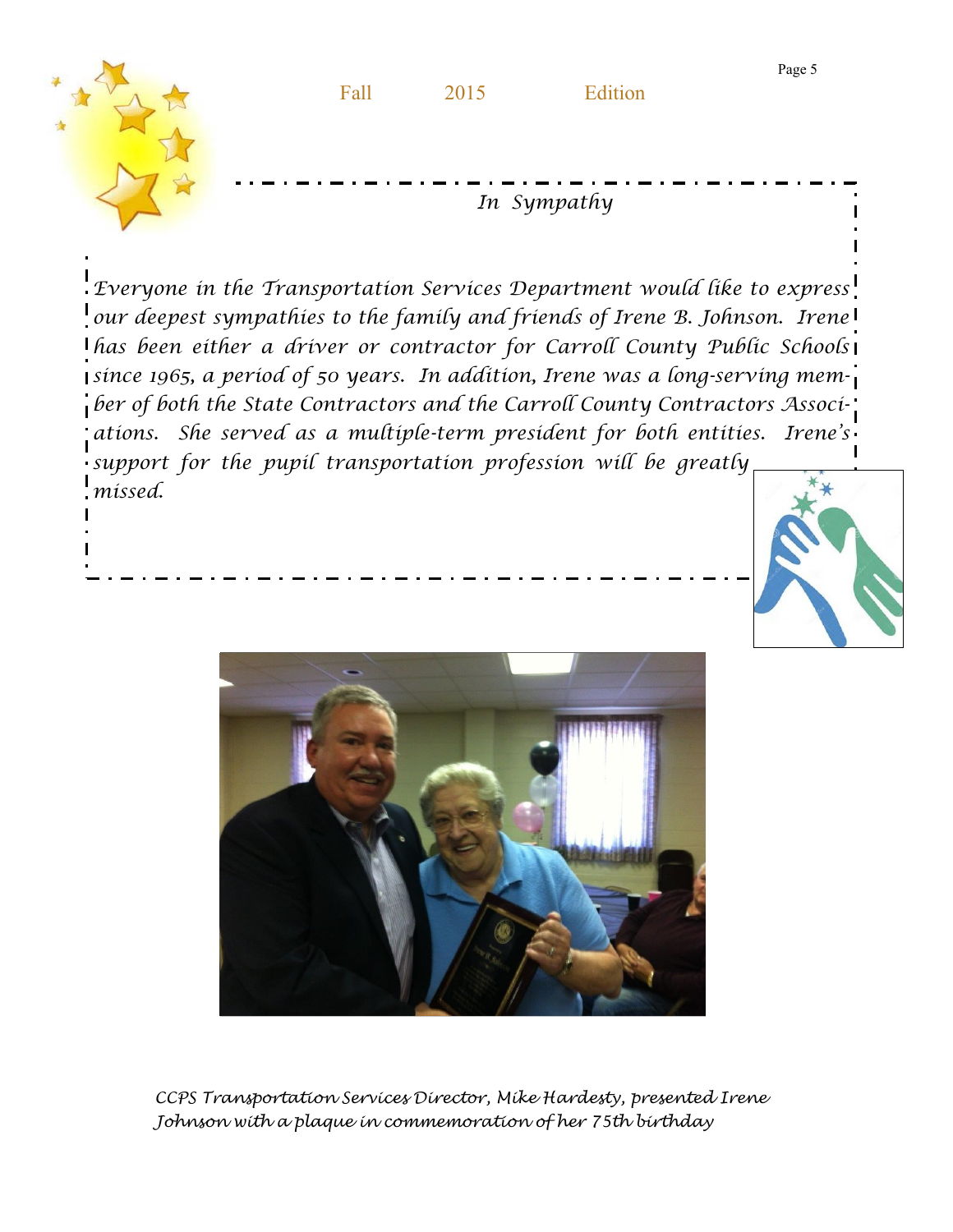Page 6 THE DRIVER'S SEAT

Fall 2015 Edition



NATIONAL SCHOOL BUS SAFETY WEEK

National School Bus Safety Week is an active and evolving public education program and an excellent way for parents, students, teachers, motorists, school bus operators, school administrators and other interested parties to join forces and address the importance of school bus safety. Designed to promote school

bus safety, school districts throughout the country observe School Bus Safety Week—held during the third week in October each year. This year School Bus Safety Week will be held October 19—23. Please take some extra time during this week to discuss safety with your students. School bus drivers are held to high professional standards. Drivers have to be extremely knowledgeable, alert, mentally and physically healthy, high skilled managers, negotiators, disciplinarians, and an authority figure. On top of all these demands, to be a successful driver you must be friendly, firm, warm and open while representing themselves, other drivers, contractors, transportation and Carroll County Public Schools.



*Special thanks to all of our bus contractors, drivers and assistants for their roles in supporting school bus safety!* 

#### **LATE BUSES**

A school bus is considered late when the scheduled school bus stops are going to be 15 minutes later than normal. All buses that are running 15 minutes late are **required** to Call the Transportation Services Department at 410-751-3229 so notification can be sent out to schools and parents. If a bus breaks down and a spare bus is needed, the driver is **required** to call The Transportation Services Department with the estimated delay in the run and spare bus number. Make sure you include each school you may be late to because sometimes, due to a layover, a driver may be late to one school and not the their others. In the afternoon, on a first tier school, buses are expected to arrive 10 minutes before the end of the day. It is the expectation of this department that any bus on a first tier that cannot be in their lineup before the dismissal bell rings is considered late and this department must be notified. Please make sure when you call to give the reason you are late, the schools affected, and the number of minutes you are running late as well as any spare bus number.

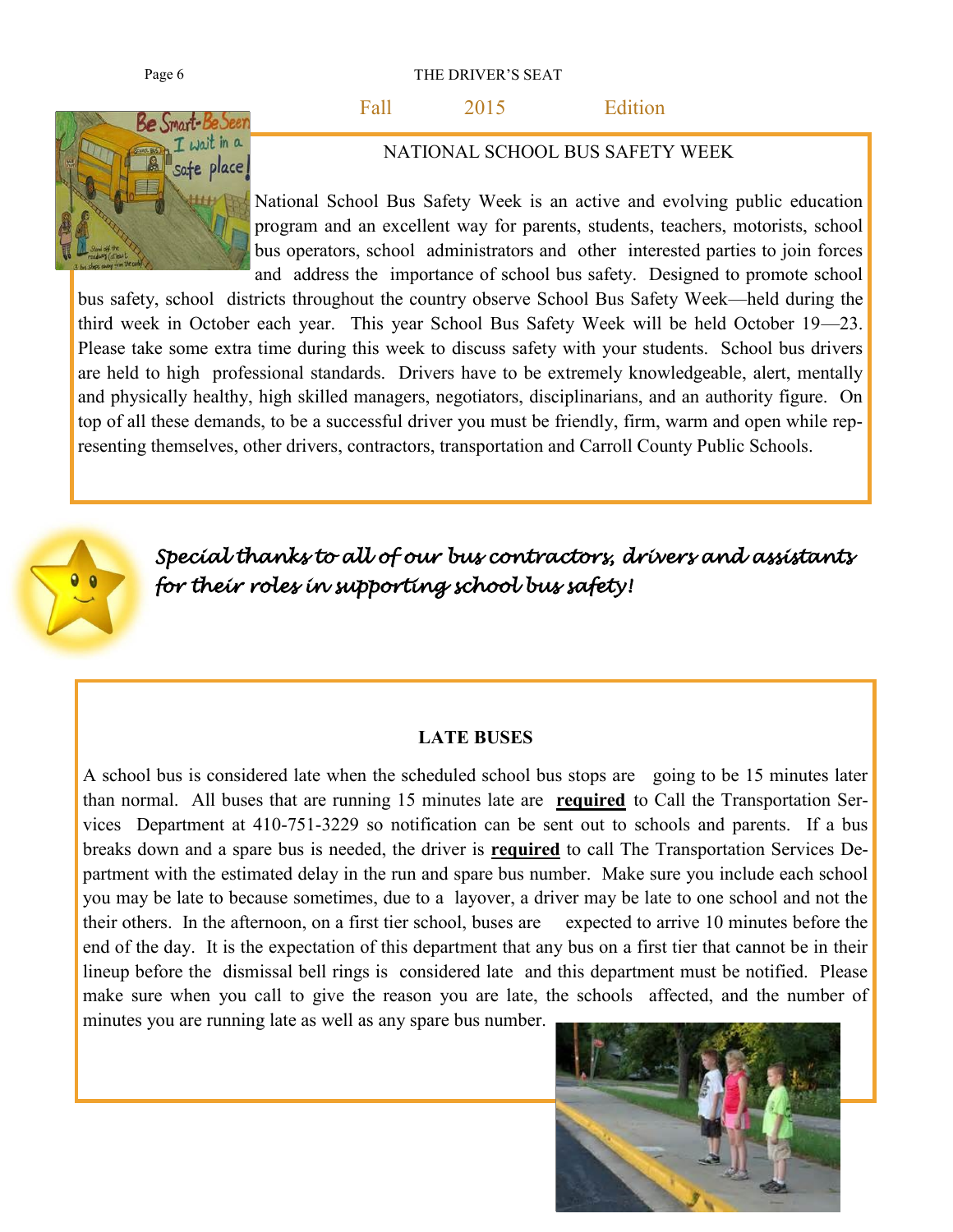Fall 2015 Edition

### WELCOME TO OUR STAFF

The Transportation Department welcomes Scheneeka Weeden as a driver instructor. Scheneeka comes to us from Baltimore County Public Schools where she was a bus attendant for one year, and a bus driver for eleven years. During her years as a bus driver she also served as a driver mentor for two years and a behind the wheel trainer for 4 months before coming to Carroll County Public Schools



The Transportation Department office welcomes Jill Fulton as part of the clerical support staff for special needs busing. Jill starting working for CCPS in January 2000. She worked in Special Education as a one– on-one or classroom assistant. For the past 5 years she worked as an assistant on a CCPS Special Needs Bus. In her free time Jill is an adoption event volunteer for "Reach Out Rescue and Resources," which rescues dogs and cats.